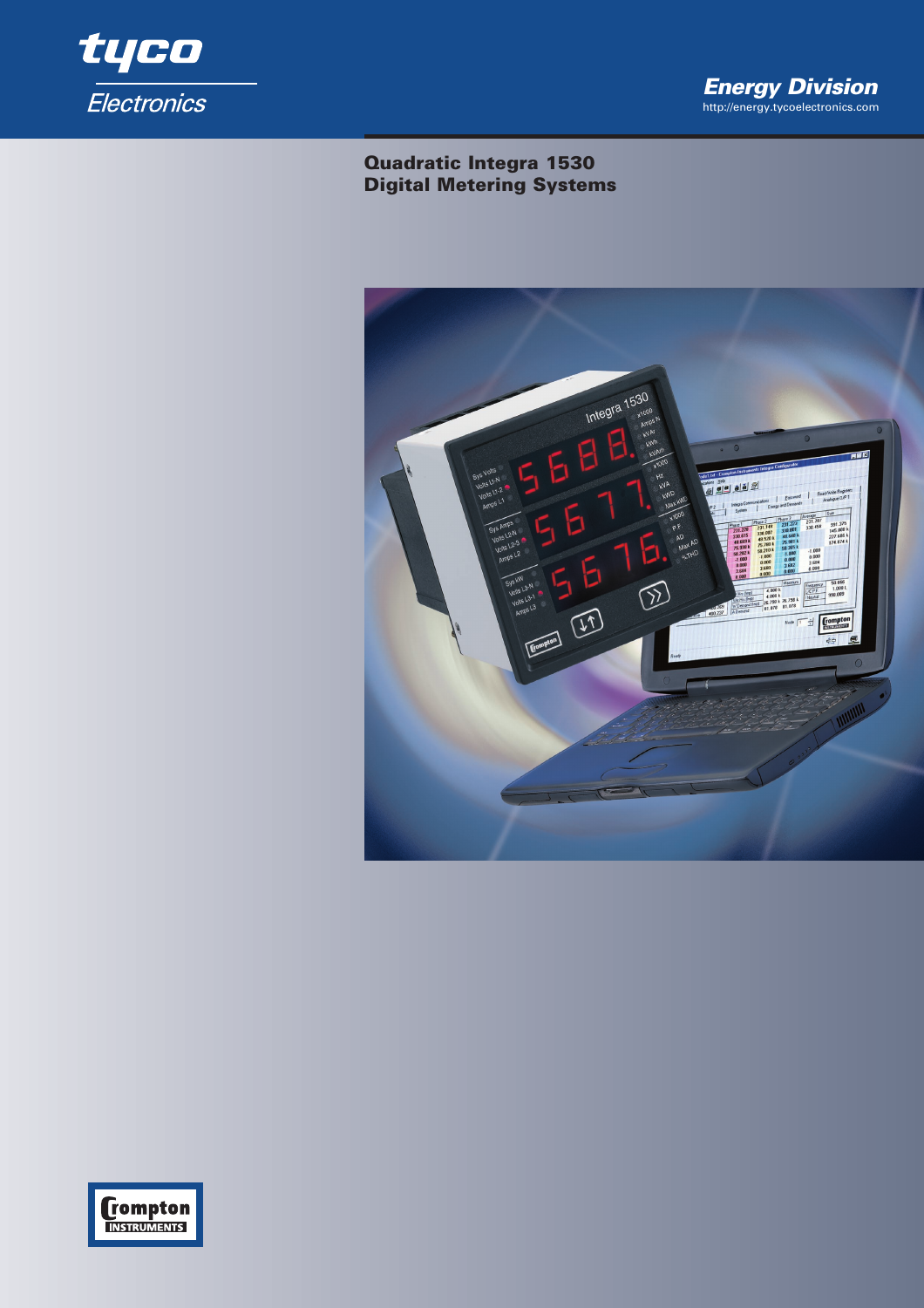



*Multi function Integra 1530 digital metering systems provide high accuracy <0.2% measurement, display and communication of all major electrical and power quality parameters, including true RMS system values, power quality data and total harmonic distortion (THD) measurement up to the 31st harmonic.* 

*This DIN 96 panel mounted enclosure offers simple programming and display of up to 34 power measurement parameters via a simple menu driven user interface on the front panel. Integra 1530 benefits from optional pulsed, analogue and digital communication outputs, allowing enhanced status information of up to 50 measured parameters to be communicated into building management systems. Additionally, a simple Window based software package is available to remotely configure, monitor and communicate all 50 major electrical and power quality parameters.*

### **Operation**

The multi function Integra 1530 offers uncomplicated operation and high accuracy <0.2% measurement of three phase voltage, current, frequency, Watts, VAr, VA, energy, power factor, and total harmonic distortion measurement of both phase and system, current and voltage. To suit the requirements of individual power monitoring applications the Integra 1530 offers simple programming and display, via the menu driven interface, or an optional Windows based software configuration package can be used for remote configuration and monitoring. Once configured by either method, simultaneous monitoring of up to 50 electrical and power quality variables can be communicated into building management systems via pulsed, analogue or digital communication options.

If customer requirements extend beyond the original capabilities of their metering, the functionality of this innovative product is easily enhanced to meet new client expectations. Integra pre-calibrated plug-in option cards allow cost effective upgrades with any combination of pulsed, analogue and digital communication outputs. Cards slot simply into the back of the unit, and products do not need to be removed from the installation or recalibrated.

#### **Accuracy**

Integra 1530 digital metering systems utilise true RMS measurement techniques up to the 31st harmonic, providing <0.2% accuracy. An exceptional tolerance to high harmonic frequencies is achieved from a robust frequency detection method, which is able to lock the fundamental frequency onto any phase. High integrity measurements are possible where the system approximates CT current in the absence of voltage signals.

#### **System Input**

Designed for all low, medium and high voltage switchgear and distribution systems, the Integra 1530 offers programmable VT and CT ratio capability. Direct connected up to 480V AC with 5A CT inputs standard, and 1A CT inputs available as an option.

#### **System Outputs**

#### **Pulsed Outputs**

Integra 1530 offers optional single or dual pulsed outputs enabling the retransmission of kW.Hr and kVAr.Hr time based parameters. Outputs are pulsed at a rate proportional to the measured kW.Hr active energy, with pulse width and rate easily programmable either locally or remotely. The output relay has a fully isolated volt free contact, with connection via screw clamp terminals.

#### **Analogue Outputs**

Up to two analogue outputs may also be included, enabling onward transmission of linear parameters using industry standard analogue signalling. Each analogue channel can be assigned to one of 47 measured parameters with the output span fully adjustable to suit customer requirements, and can be configured to operate in normal, reverse, threshold or constant current modes. Both analogue outputs share a common return which is galvanically isolated from non-analogue output terminals.

## **Features**

Measurement and display of up to 34 electrical and power parameters

Measurement and communication of up to 50 electrical and power parameters

High contrast red LED display

LED annunciators for each measured parameter

THD measurement and power quality data to 31st harmonic

True RMS measurement

Pulsed, analogue and digital outputs

Modbus and Lonworks interface options

Fully programmable VT and CT ratios

Industry standard DIN96 case style

#### **Benefits**

Replaces multiple single function instruments

Pre-calibrated plug-in options

High accuracy <0.2%

Configurable via software package or menu driven interface

Monitoring, control and protection of expensive power assets

### **Applications**

Switchgear Distribution systems Control panels Embedded generation Energy management Building management Utility power monitoring Process control Motor monitoring

#### **Approvals**

UL File No. E20300 UL 61010B-1 IEC 1010-1/BSEN 61010-1 CAT III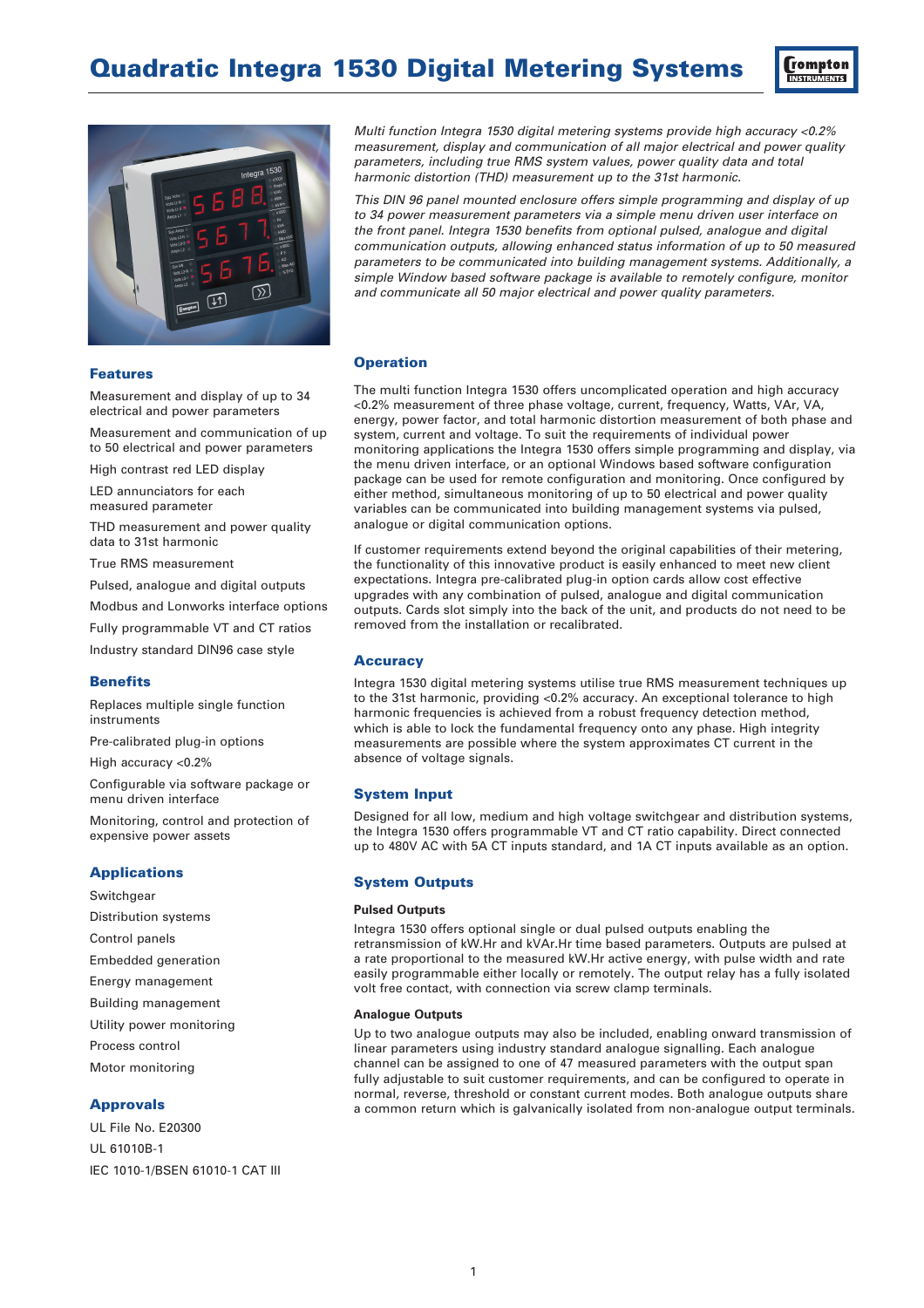



## **Measurement and Display**

Up to 34 electrical and power quality parameters can be configured and displayed on the Integra 1530 unit.

- 1 System Volts System Current System kW
- 2 System Volts THD % System Current THD %
- 3 Volts L1 N (4 wire only) Volts L2 – N (4 wire only) Volts L3 – N (4 wire only)
- 4 Volts  $L1 L2$ Volts L2 – L3 Volts  $13 - 11$
- 5 Volts Line 1 THD % Volts Line 2 THD % Volts Line 3 THD %
- 6 Current L1 Current 12 Current L3
- 7 Current Line 1 THD % Current Line 2 THD % Current Line 3 THD %
- 8 Neutral Current (4 wire only) Frequency Power Factor
- 9 kVAr kVA kW
- 10 kW Hr Import (7 digit resolution)
- 11 kVAr Hr Import (7 digit resolution) 12 kW Hr Export (7 digit resolution)
- 13 kWAr Hr Export (7 digit resolution)
- 14 kW Demand Current Demand
- 15 kW Maximum Demand Current Maximum Demand

Enhanced status information of up to 50 measured parameters can be communicated into building management systems via optional pulsed, analogue and digital outputs.

## **Digital Communications**

### **RS485 Modbus RTU**

Integra 1530 digital metering systems offer an RS485 communication port for direct connection to SCADA systems using the Modbus RTU protocol, or the Johnson Controls Metasys NII protocol. Remote monitoring enables the user to record the systems parameters in real time, using high resolution numbers. The Modbus protocol establishes the format for the master's query by placing it into the device address. The slave's response is also constructed using the Modbus protocol; it contains the fields confirming the action taken, the data to be returned, and an errorchecking field. The Modbus option includes function 8 subfunction 0, which provides return query data diagnostic support, and the ability to change Modbus word order to suit the requirements of the user.

#### **Lonworks Interface**

The Lonworks interface option is designed to conform to the LonMark Interoperability Guidelines version 3.2. This ensures Integra digital metering systems can be integrated into a single control network without requiring custom node or network tool development.

## **Software Configuration**

Configuration of system parameters, outputs, pulsed relays, current and power demand are easily programmed through a Windows style user interface, which can be installed on any PC running Windows 95, NT or 2000. Communication to Integra 1530 is achieved with a Modbus connection to a COM port on the PC via an RS485/RS232 converter.

The configuration software allows the user to load and save the configuration to and from a hard disk on a PC, and to send and retrieve settings to and from the Integra 1530. Settings can be saved to disk for later use, and can be copied from one Integra to the next.

Status information will usually be communicated into a building management system, but can also be monitored through the configuration software. The software interrogates the selected Integra 1530 every few seconds to obtain data, which can be viewed on a dedicated measurements page.

## **Programmable Display**

A simple two button interface on the front panel of Integra 1530 units provides simple programming of VT and CT ratio settings, configuration of selected communication options, and adjustment of operating parameters. To prevent unauthorised access to the product configuration settings, all set up screens offer password protection. Once configured, status information can be viewed by scrolling through 15 screens featuring a high contrast 3 line, 4 digit LED display, with separate annunicators for each of the 34 measured parameters. Optional pulsed, analogue or digital outputs allow enhanced status information of up to 50 measured parameters to be communicated into building management systems.

## **Programmable Parameters**

| <b>Parameter</b>              | Range                                              |
|-------------------------------|----------------------------------------------------|
| Password:                     | 4 digit 0000 - 9999                                |
| <b>Primary Current:</b>       | Max 9999:5A (360MW max**)                          |
| VT Primary:                   | 400kV (360MW max**)                                |
| Secondary Voltage:            | Nominal system voltage                             |
|                               | ** maximum VT or CT ratios are limited so that the |
|                               | combination of primary voltage and current do not  |
|                               | exceed 360MW at 120% of relevant input             |
| Demand Integration Time:      | 8, 15, 20, 30 minutes                              |
| Reset:                        | Max demand & active energy registers               |
| <b>Pulse Output Duration:</b> | 60, 100, 200 ms                                    |
| <b>Pulse Rate Divisors:</b>   | 1, 10, 100, 1000                                   |
| RS485 Interface Baud Rate:    | 2.4, 4.8, 9.6, 19.2 kB                             |
| RS485 Parity:                 | Odd / Even / No, 1 or 2 stop bits                  |
| Modbus Address:               | 1 - 247                                            |
| Analogue Outputs:             | User definable upper and lower levels and limits   |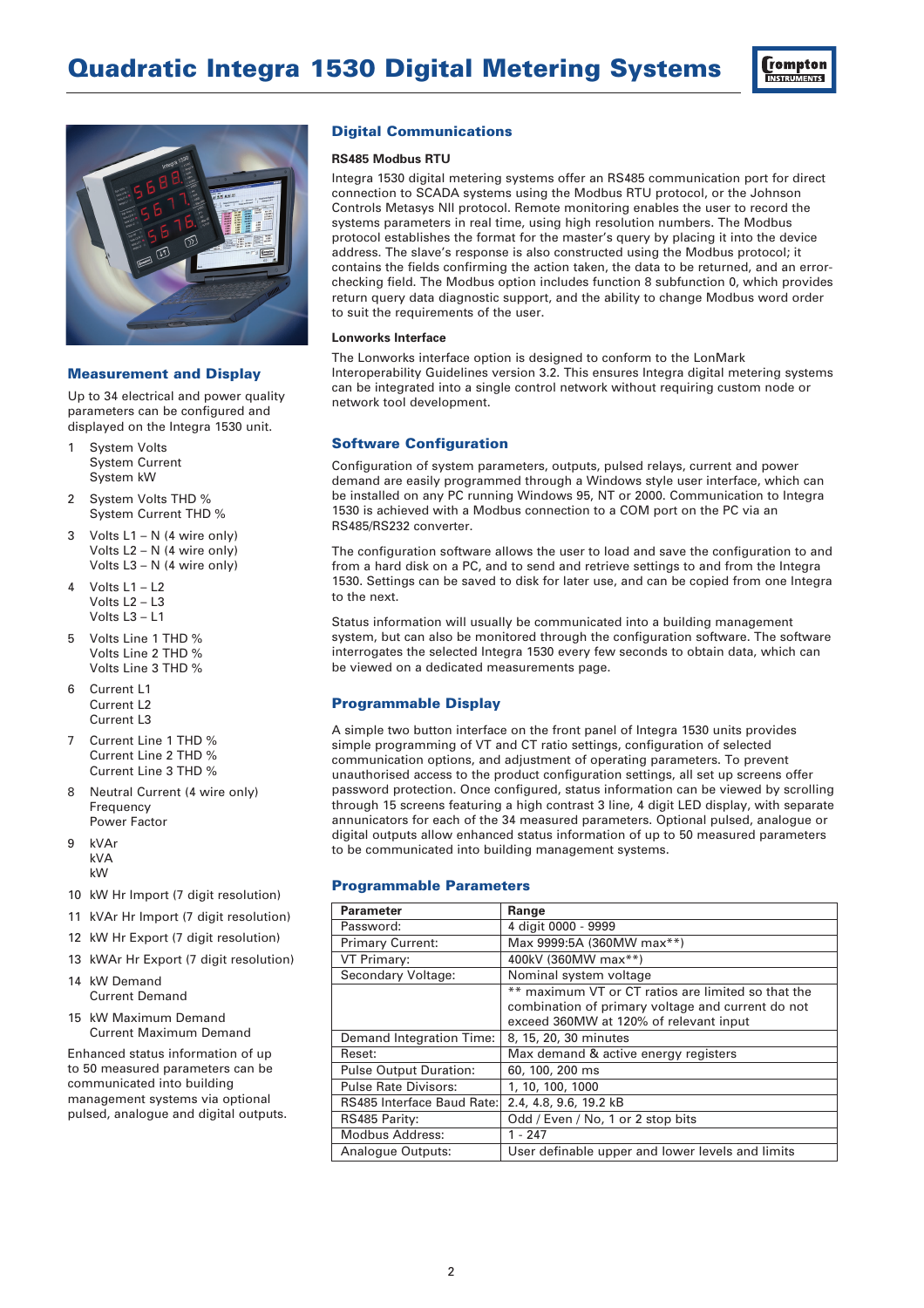



## **Accuracy Definition**

Error change due to variation of an influence quantity in the manner described in section 6 of IEC688:1992 2 \* Error allowed for the reference condition applied in the test.

Error in measurement when a measured quantity is within its measuring range, but outside its reference range. 2 \* Error allowed at the end of the reference range adjacent to the section of the measuring range where the measured quantity is currently operating / being tested.

THD accuracy relates to a typical harmonic profile.

## **Specification**

| Input                                                       |                                                                  |
|-------------------------------------------------------------|------------------------------------------------------------------|
| Nominal Input Voltage:                                      | 57.7 to 277V L-N, 100 to 480V L-L                                |
| Max Continuous Input Voltage:                               | 120% nominal                                                     |
| Max Short Duration Input Voltage:                           | 2 x for 1 second, repeated 10 times at 10<br>second intervals    |
| System VT Ratios (primary):                                 | Any value up to 400kV **                                         |
| Nominal Input Voltage Burden:                               | < 0.2 VA                                                         |
| <b>Nominal Input Current:</b>                               | 5A (1A option)                                                   |
| <b>System CT Primary Values:</b>                            | 9999:5A or 9999:1A max 360MW **                                  |
| Max Continuous Input Current:                               | 120% nominal                                                     |
| Max Short Duration Current Input:                           | 20 x for 1 second, repeated 5 times at                           |
|                                                             | 5 second intervals                                               |
| Nominal Input Current Burden:                               | < 0.6 VA                                                         |
|                                                             | ** maximum VT or CT ratios are limited so that                   |
|                                                             | the combination of primary voltage and current                   |
|                                                             | do not exceed 360MW at 120% of relevant input                    |
| <b>Outputs (Optional)</b>                                   |                                                                  |
| <b>RS485 Communications:</b>                                | Two wire half duplex                                             |
| <b>Baud Rates:</b>                                          | 2400, 4800, 9600, 19200                                          |
| Pulsed:                                                     | Clean contact SPNO, 100V DC 0.5A max                             |
| <b>Pulse Duration:</b>                                      | 60, 100 or 200 milliseconds                                      |
| <b>Pulsed Outputs:</b>                                      | 1 or 2                                                           |
| Analogue Outputs:                                           | 1 or 2                                                           |
| <b>Auxiliary</b><br><b>Standard Nominal Supply Voltage:</b> | 100 V - 250 V AC or DC                                           |
|                                                             | (85 V - 287 V AC Absolute)                                       |
|                                                             | (85 V - 312 V DC Absolute)                                       |
| AC Supply Frequency Range:                                  | $45 - 66$ Hz                                                     |
| AC Supply Burden:                                           | 6VA                                                              |
| <b>Optional Auxiliary DC Supply:</b>                        | 12 V - 48 V DC                                                   |
|                                                             | $(10.2 V - 60 V DC Absolute)$                                    |
| DC Supply Burden:                                           | 6VA                                                              |
| <b>Measuring Ranges</b>                                     |                                                                  |
| Voltage:                                                    | 80  120% of nominal (functional 5120%)                           |
| Current:                                                    | 5 120% of nominal                                                |
| Frequency:                                                  | 45  66Hz                                                         |
| Power Factor:                                               | 0.8 capacitive $-1 - 0.8$ inductive                              |
|                                                             | (functional 4 quadrant, 0-1 lag/lead)                            |
| THD:                                                        | Up to 31st harmonic 0% - 40%                                     |
| Energy:                                                     | 7 digit resolution                                               |
| <b>Reference Conditions</b>                                 |                                                                  |
| <b>Ambient Temperature:</b>                                 | $23^\circ \pm 1^\circ C$                                         |
| Input Frequency:                                            | 50 or 60 Hz ±2%                                                  |
| Input Waveform:                                             | Sinusoidal (distortion factor < 0.005)                           |
| Auxiliary Supply Voltage:                                   | Nominal $\pm$ 1%                                                 |
| <b>Auxiliary Supply Frequency:</b>                          | Nominal ±1%                                                      |
| AC Auxiliary Supply Waveform:                               | Sinusoidal (distortion factor < 0.05)                            |
| Magnetic Field of Origin:                                   | <b>Terrestrial flux</b>                                          |
| <b>Accuracy</b>                                             |                                                                  |
| Voltage:                                                    | ±0.17% of range maximum                                          |
| Current:                                                    | ±0.17% of nominal                                                |
| Frequency:                                                  | 0.15% of mid frequency                                           |
| <b>Active Power:</b>                                        | ±0.2% of range maximum                                           |
| Power Factor:                                               | 1% of unity                                                      |
| Reactive Power (VAr):                                       | ±0.5% of range maximum                                           |
| Apparent Power (VA):<br>THD:                                | ±0.2% of range maximum                                           |
|                                                             |                                                                  |
|                                                             | ±1%                                                              |
| <b>Neutral Current:</b>                                     | ±0.95% of nominal                                                |
| Energy:                                                     | 0.3% of range maximum (Better than Class 1<br>IEC1036 Sect 4.6)  |
| KVAr.Hr:                                                    | 0.6% of range maximum                                            |
| <b>Temperature Coefficient:</b>                             | Voltage & current typical: 0.013%/°C<br>Watts typical: 0.018%/°C |
| Update Time:                                                | Display: 1 second. Optional digital port: 250ms                  |
| Analogue Output:                                            | ±0.2%                                                            |

continued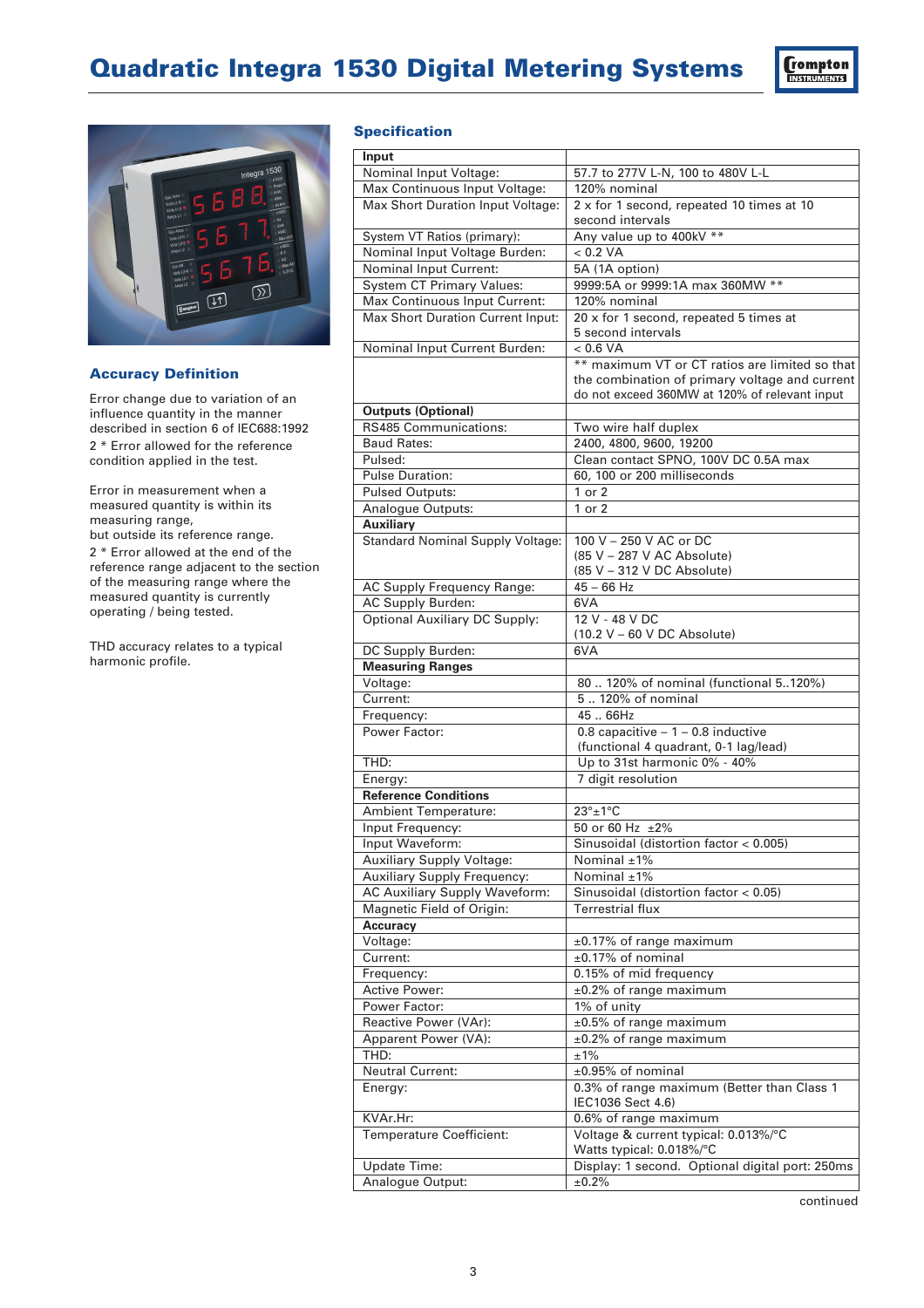



### **Specification continued**

| <b>Enclosure</b>              |                                             |
|-------------------------------|---------------------------------------------|
| Enclosure Style:              | DIN 96 panel mount                          |
| <b>Compliant With:</b>        | UL E20300, UL 61010B-1, IEC 1010-1/         |
|                               | BSEN 61010-1 CAT III, EMC and LVD           |
| Material:                     | Polycarbonate                               |
| Terminals:                    | Shrouded screw clamp                        |
| Dielectric Voltage:           | Withstand test 3.25kV RMS 50Hz for 1 minute |
|                               | between all electrical circuits             |
| <b>Operating Temperature:</b> | 0 to $+55^{\circ}$ C                        |
| Storage Temperature:          | $-30$ to $+80^{\circ}$ C                    |
| Relative Humidity:            | 090% non condensing                         |
| Warm-up Time:                 | 1 minute                                    |
| Shock:                        | 30g in 3 planes                             |
| Vibration:                    | 10  55 Hz, 1g acceleration                  |
| IP Protection:                | <b>IP54</b>                                 |
| Dimensions:                   | 96mm wide x 96mm high x 131mm deep (max)    |
| Panel Cut Out:                | $92mm \times 92mm$                          |

## **Dimensions**



## **Wiring**

Input connections are made directly to shrouded screw clamp terminals. Terminals for both current and voltage connections are sized to accept two 3mm2 solid or stranded wires. Connections for auxiliary power, pulsed and analogue options are via screw clamp connectors. Connectors offer retained wire protection leaves suitable for one 2.5mm<sup>2</sup> solid or stranded wire. Digital interface connections are similarly via screw clamp connection, wire protection leaves and sized to accept one 1.5mm2 solid or stranded wire.



## **Auxiliary Supply**

The Integra 1530 should ideally be powered from a dedicated supply, either 100 – 250V AC or DC (85V – 280V AC Absolute or 85V – 312V DC Absolute) or 12-48V DC (10.2V – 60V DC Absolute). However the device may be powered from the signal source, provided the source remains within the working range of the chosen auxiliary supply.

### **Fusing**

It is recommended that all voltage lines be fitted with 1 Amp HRC fuses

## **Safety / Ground Connections**

For Safety reasons all CT secondary connections should be grounded in accordance with local regulations.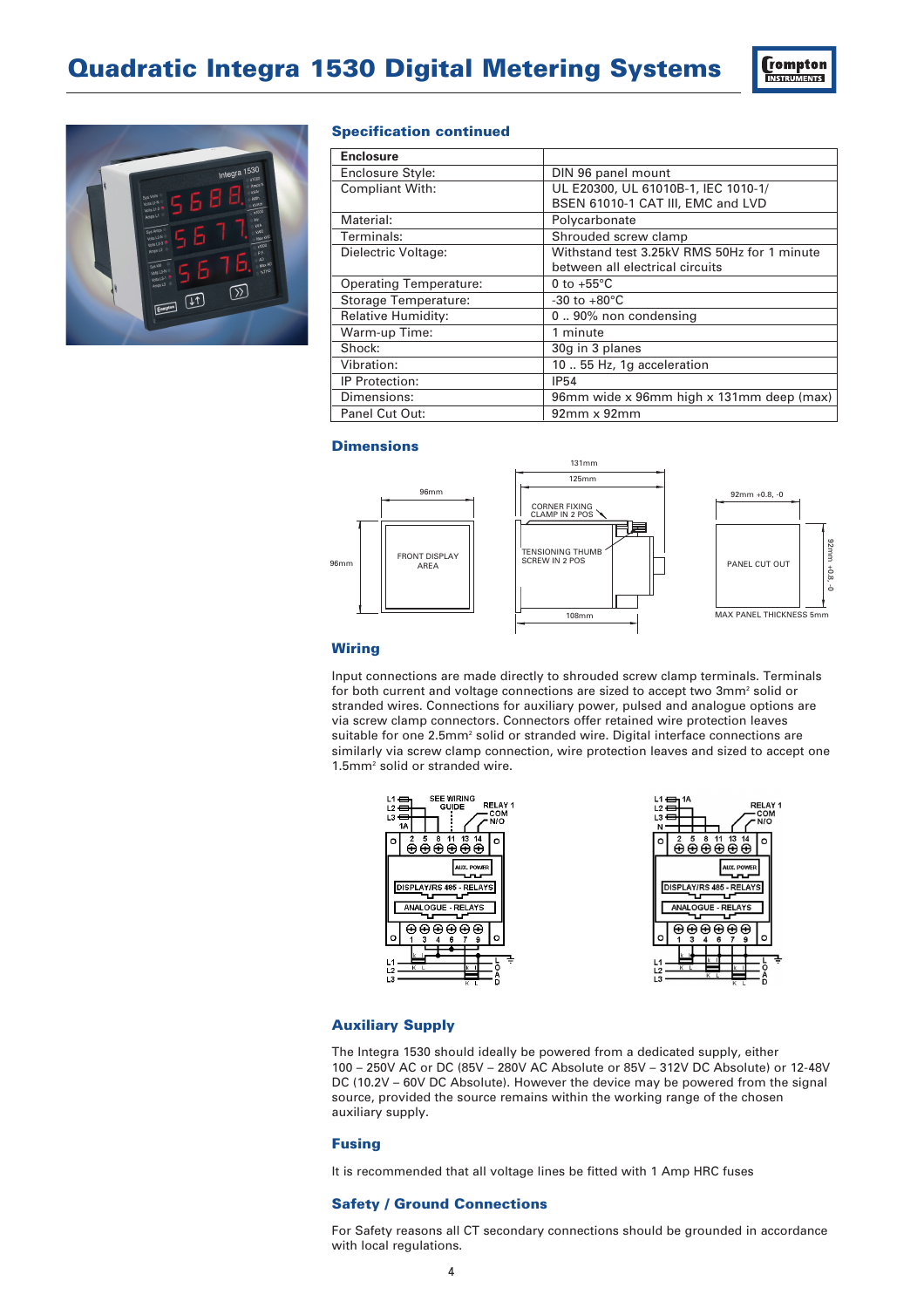



## **Order Code Example**

## **INT-1534-M-5-M-110**

Integra 1530 digital metering system, 3 phase 4 wire, nominal input voltage, 140-277V L-N and 241-480V L-L, 5A CT input, auxiliary supply 100 to 250V AC or DC, one relay pulsed output and one RS485 Modbus communication port.

## **Ordering Codes**

| INT-1534-*-5-**- option-***<br>Integra 1530 3 phase 4 wire 5A CT input.<br>INT-1533-*-5-**- option-***<br>Integra 1530 3 phase 3 wire 5A CT input.<br><b>Input Voltage Suffix *</b><br>100 - 240 V L-L (57.7 - 139V L-N)<br>Г<br>241 - 480 V L-L (140 - 277V L-N)<br>M<br><b>Auxiliary Supply Suffix **</b><br>$12 - 48V$ DC<br>L<br>100 - 250V AC/DC<br>M<br><b>Communications Options</b><br>Johnson Controls<br>Metasys NII<br>Analogue Output<br>RS485 Interface<br>Modbus or<br>KWhr Pulsed<br>Output<br>Lonworks<br>Interface<br>000 - Display Only<br>001<br>1<br>002<br>$\overline{2}$<br>1<br>010<br>1<br>011<br>1 | <b>Ordering Code</b> | <b>Product Configuration</b> |   |  |   |
|-----------------------------------------------------------------------------------------------------------------------------------------------------------------------------------------------------------------------------------------------------------------------------------------------------------------------------------------------------------------------------------------------------------------------------------------------------------------------------------------------------------------------------------------------------------------------------------------------------------------------------|----------------------|------------------------------|---|--|---|
|                                                                                                                                                                                                                                                                                                                                                                                                                                                                                                                                                                                                                             |                      |                              |   |  |   |
|                                                                                                                                                                                                                                                                                                                                                                                                                                                                                                                                                                                                                             |                      |                              |   |  |   |
|                                                                                                                                                                                                                                                                                                                                                                                                                                                                                                                                                                                                                             |                      |                              |   |  |   |
|                                                                                                                                                                                                                                                                                                                                                                                                                                                                                                                                                                                                                             |                      |                              |   |  |   |
|                                                                                                                                                                                                                                                                                                                                                                                                                                                                                                                                                                                                                             |                      |                              |   |  |   |
|                                                                                                                                                                                                                                                                                                                                                                                                                                                                                                                                                                                                                             |                      |                              |   |  |   |
|                                                                                                                                                                                                                                                                                                                                                                                                                                                                                                                                                                                                                             |                      |                              |   |  |   |
|                                                                                                                                                                                                                                                                                                                                                                                                                                                                                                                                                                                                                             |                      |                              |   |  |   |
|                                                                                                                                                                                                                                                                                                                                                                                                                                                                                                                                                                                                                             |                      |                              |   |  |   |
|                                                                                                                                                                                                                                                                                                                                                                                                                                                                                                                                                                                                                             |                      |                              |   |  |   |
|                                                                                                                                                                                                                                                                                                                                                                                                                                                                                                                                                                                                                             |                      |                              |   |  |   |
|                                                                                                                                                                                                                                                                                                                                                                                                                                                                                                                                                                                                                             |                      |                              |   |  |   |
|                                                                                                                                                                                                                                                                                                                                                                                                                                                                                                                                                                                                                             |                      |                              |   |  |   |
|                                                                                                                                                                                                                                                                                                                                                                                                                                                                                                                                                                                                                             |                      |                              |   |  |   |
|                                                                                                                                                                                                                                                                                                                                                                                                                                                                                                                                                                                                                             |                      |                              |   |  |   |
|                                                                                                                                                                                                                                                                                                                                                                                                                                                                                                                                                                                                                             | 012                  |                              | 1 |  | 2 |
| 030<br>1                                                                                                                                                                                                                                                                                                                                                                                                                                                                                                                                                                                                                    |                      |                              |   |  |   |
| 100<br>1                                                                                                                                                                                                                                                                                                                                                                                                                                                                                                                                                                                                                    |                      |                              |   |  |   |
| 101<br>1<br>1                                                                                                                                                                                                                                                                                                                                                                                                                                                                                                                                                                                                               |                      |                              |   |  |   |
| $\overline{1}$<br>102<br>$\overline{2}$                                                                                                                                                                                                                                                                                                                                                                                                                                                                                                                                                                                     |                      |                              |   |  |   |
| $\mathbf{1}$<br>110<br>1                                                                                                                                                                                                                                                                                                                                                                                                                                                                                                                                                                                                    |                      |                              |   |  |   |
| 111<br>$\mathbf{1}$<br>1<br>$\mathbf{1}$                                                                                                                                                                                                                                                                                                                                                                                                                                                                                                                                                                                    |                      |                              |   |  |   |
| 112<br>1<br>2<br>1                                                                                                                                                                                                                                                                                                                                                                                                                                                                                                                                                                                                          |                      |                              |   |  |   |
| $\overline{2}$<br>200                                                                                                                                                                                                                                                                                                                                                                                                                                                                                                                                                                                                       |                      |                              |   |  |   |
| 201<br>$\overline{2}$<br>1                                                                                                                                                                                                                                                                                                                                                                                                                                                                                                                                                                                                  |                      |                              |   |  |   |
| 202<br>2<br>2                                                                                                                                                                                                                                                                                                                                                                                                                                                                                                                                                                                                               |                      |                              |   |  |   |
| $\overline{2}$<br>210<br>1                                                                                                                                                                                                                                                                                                                                                                                                                                                                                                                                                                                                  |                      |                              |   |  |   |
| $\overline{2}$<br>211<br>1<br>1                                                                                                                                                                                                                                                                                                                                                                                                                                                                                                                                                                                             |                      |                              |   |  |   |
| 212<br>$\overline{2}$<br>1<br>2                                                                                                                                                                                                                                                                                                                                                                                                                                                                                                                                                                                             |                      |                              |   |  |   |
| Analogue Output Range ***                                                                                                                                                                                                                                                                                                                                                                                                                                                                                                                                                                                                   |                      |                              |   |  |   |
| No output<br>0                                                                                                                                                                                                                                                                                                                                                                                                                                                                                                                                                                                                              |                      |                              |   |  |   |
| $\mathbf{1}$<br>0-20 mA into <500 $\Omega$ (user configurable as 4-20 mA)                                                                                                                                                                                                                                                                                                                                                                                                                                                                                                                                                   |                      |                              |   |  |   |
| 0-1 mA into < $10k\Omega$<br>2                                                                                                                                                                                                                                                                                                                                                                                                                                                                                                                                                                                              |                      |                              |   |  |   |
| 3<br>$-1/0/+1$ mA into <10k $\Omega$                                                                                                                                                                                                                                                                                                                                                                                                                                                                                                                                                                                        |                      |                              |   |  |   |
| $\overline{4}$<br>0-5 mA into $<$ 2k $\Omega$                                                                                                                                                                                                                                                                                                                                                                                                                                                                                                                                                                               |                      |                              |   |  |   |
| 5<br>$-5/0/+5$ mA into <2k $\Omega$                                                                                                                                                                                                                                                                                                                                                                                                                                                                                                                                                                                         |                      |                              |   |  |   |
| 6<br>0-10 mA into <1 $k\Omega$                                                                                                                                                                                                                                                                                                                                                                                                                                                                                                                                                                                              |                      |                              |   |  |   |

### **Pre-calibrated plug-in options**

The functionality of existing Integra 1530 units can be easily enhanced with the use of Crompton pre-calibrated plug-in cards.

| * Specify analogue output range<br>1-6 as above | KWhr Pulsed<br>Output | Controls<br>RS485 Interface<br>$\bar{z}$<br>ŏ<br>Modbus<br>Johnson<br><b>Metasys</b> | Lonworks<br>Interface | Output<br>Analogue |
|-------------------------------------------------|-----------------------|--------------------------------------------------------------------------------------|-----------------------|--------------------|
| OPT-1530-001-*                                  |                       |                                                                                      |                       | 1                  |
| OPT-1530-002-*                                  |                       |                                                                                      |                       | $\overline{2}$     |
| OPT-1530-010                                    |                       | 1                                                                                    |                       |                    |
| OPT-1530-011-*                                  |                       | 1                                                                                    |                       | 1                  |
| OPT-1530-012-*                                  |                       | 1                                                                                    |                       | $\overline{2}$     |
| OPT-1530-030                                    |                       |                                                                                      | 1                     |                    |
| OPT-1530-200                                    | 2                     |                                                                                      |                       |                    |
| OPT-1530-201-*                                  | $\overline{2}$        |                                                                                      |                       | 1                  |
| OPT-1530-202-*                                  | $\overline{2}$        |                                                                                      |                       | $\overline{2}$     |
| OPT-1530-210                                    | 2                     | 1                                                                                    |                       |                    |
| OPT-1530-211-*                                  | 2                     | 1                                                                                    |                       | 1                  |
| OPT-1530-212-*                                  | $\overline{2}$        | 1                                                                                    |                       | $\overline{2}$     |

*Analogue output and Lonworks communication options available Summer 2003.*